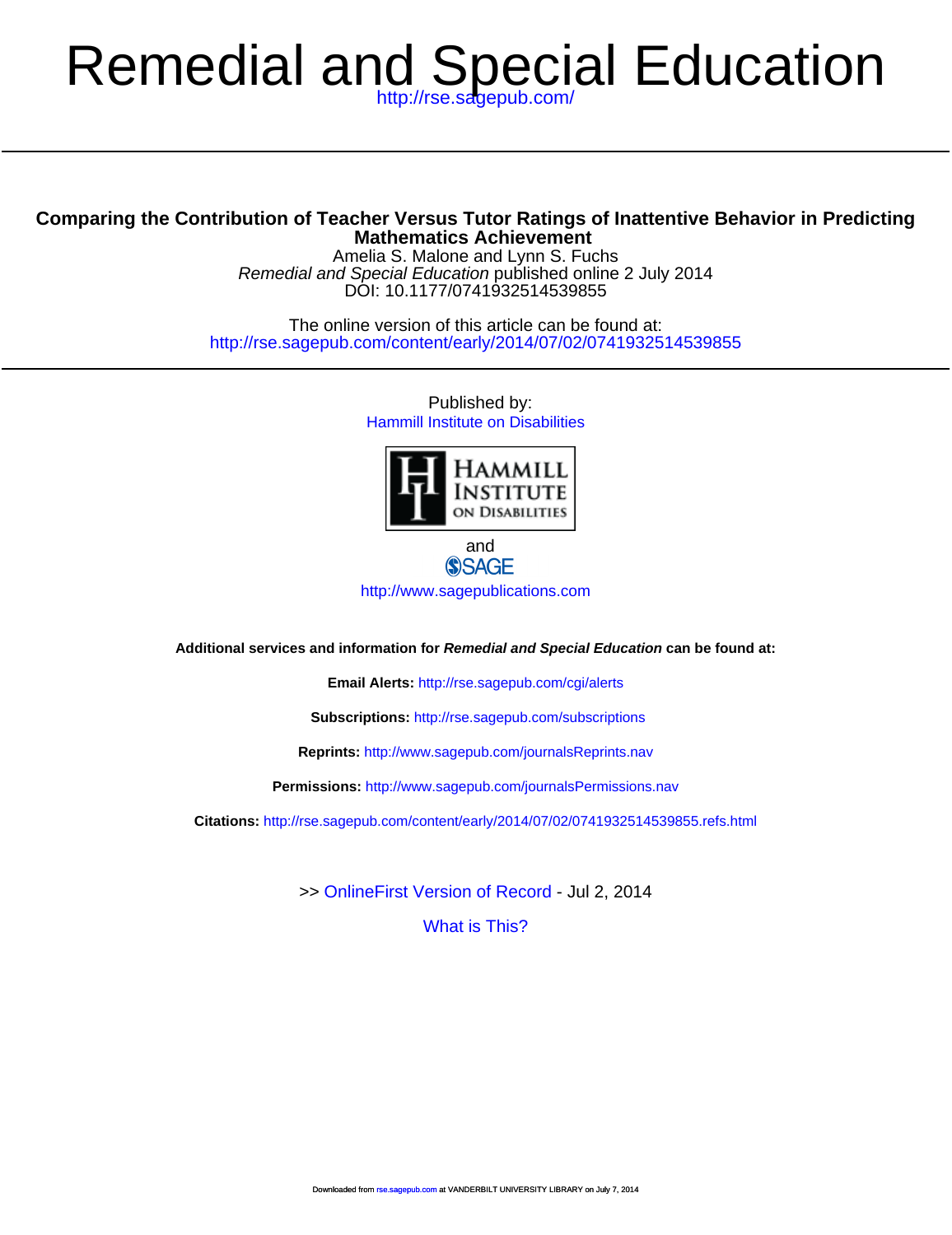#### H HAMMILL INSTITUTE L<br>On Disabilities

# **Comparing the Contribution of Teacher Versus Tutor Ratings of Inattentive Behavior in Predicting Mathematics Achievement**

Remedial and Special Education 1–9 © Hammill Institute on Disabilities 2014 Reprints and permissions: sagepub.com/journalsPermissions.nav DOI: 10.1177/0741932514539855 rase.sagepub.com

**SSAGE** 

# $\bm{\mathsf{A}}$ melia S. Malone,  $\bm{\mathsf{PhD}}^{\mathsf{I}}$  and Lynn S. Fuchs,  $\bm{\mathsf{PhD}}^{\mathsf{I}}$

#### **Abstract**

The purpose of this study was to assess the relative contribution of teacher and tutor ratings of inattentive behavior in two different instructional settings in predicting students' performance on fraction concepts and whole-number calculations. Classroom teachers rated each student's attentive behavior in a whole-class setting and tutors rated each student's attentive behavior in an intensive small-group setting. The sample was 131 fourth-grade students identified as at risk for developing mathematics difficulties (MD) and randomly assigned to fraction tutoring. Teachers and tutors rated each student's inattentive behavior in the 10th week of the 12-week intervention period. On average, tutors rated students as more attentive than teachers. Also, tutor ratings had greater predictive power than teacher ratings on fraction concepts, but neither set of ratings uniquely predicted performance on whole-number calculations. Possible explanations for findings and directions for future research are discussed.

#### **Keywords**

elementary school, mathematics instruction, teacher ratings, tutor ratings, inattentive behavior

Competence in mathematics is essential for success in school and the workplace. However, many individuals struggle to reason quantitatively, which hinders advancement in society. According to the Every Child a Chance Trust (2009), individuals with mathematics difficulties (MD) are more likely than those without MD to experience hardship (e.g., require special education services, have a low paying job) throughout their lifetime. However, mathematics learning is complex, and many students persistently experience poor mathematics achievement. For example, according to the National Assessment of Education Progress (NAEP; 2013), 58% of 4th-grade students have mathematics skills below the proficient level. Moreover, 95% of students with MD in 5th grade continue to perform at the same level in 11th grade (Shalev, Auerbach, Manor, & Gross-Tsur, 2000).

As these statistics suggest, improving mathematics achievement is imperative. Approximately 5% to 8% of students experience difficulty learning mathematics (Geary, 2004), and inattentive behavior has been linked to MD (e.g., Benedetto-Nasho & Tannock, 1999; L. S. Fuchs et al., 2006). Self-regulated and goal-directed sustained attention is required for learning about and succeeding with complex mathematical problems. If students cannot attend to a task, they will fail to learn the content; if they fail the task because they do not understand the academic content, they are likely

to become frustrated and inattentive. This can become a cyclical pattern of inattentive behavior and academic underachievement, which may exacerbate MD.

Previous research supports the link between teacher ratings of inattentive behavior and academic achievement. For example, Merrell and Tymms (2001) conducted a 2-year longitudinal study examining the relation between teacher ratings of inattentive behavior, hyperactivity, and impulsivity on academic achievement among 4,148 students aged 4 to 7 years. Teacher ratings of inattentive behavior were most closely related to underachievement in both reading (*d* = −1.07, *p* ≤ .01) and mathematics (*d* = −1.18, *p* ≤ .01) on assessments at the end of the longitudinal study. That is, the higher a student's inattentive behavior (measured by teacher ratings), the lower his or her achievement in both reading and mathematics.

Similarly, Breslau et al.'s (2010) longitudinal study correlated teacher ratings of inattentive behavior with mathematics and reading achievement across a span of 11 years. Teachers rated each student's inattentive behavior at age 6

<sup>1</sup>Vanderbilt University, Nashville, TN, USA

#### **Corresponding Author:**

Amelia S. Malone, Department of Special Education, Vanderbilt University, Box #228, Peabody College, Nashville, TN 37203-5721, USA. Email: [amelia.malone@vanderbilt.edu](mailto:amelia.malone@vanderbilt.edu)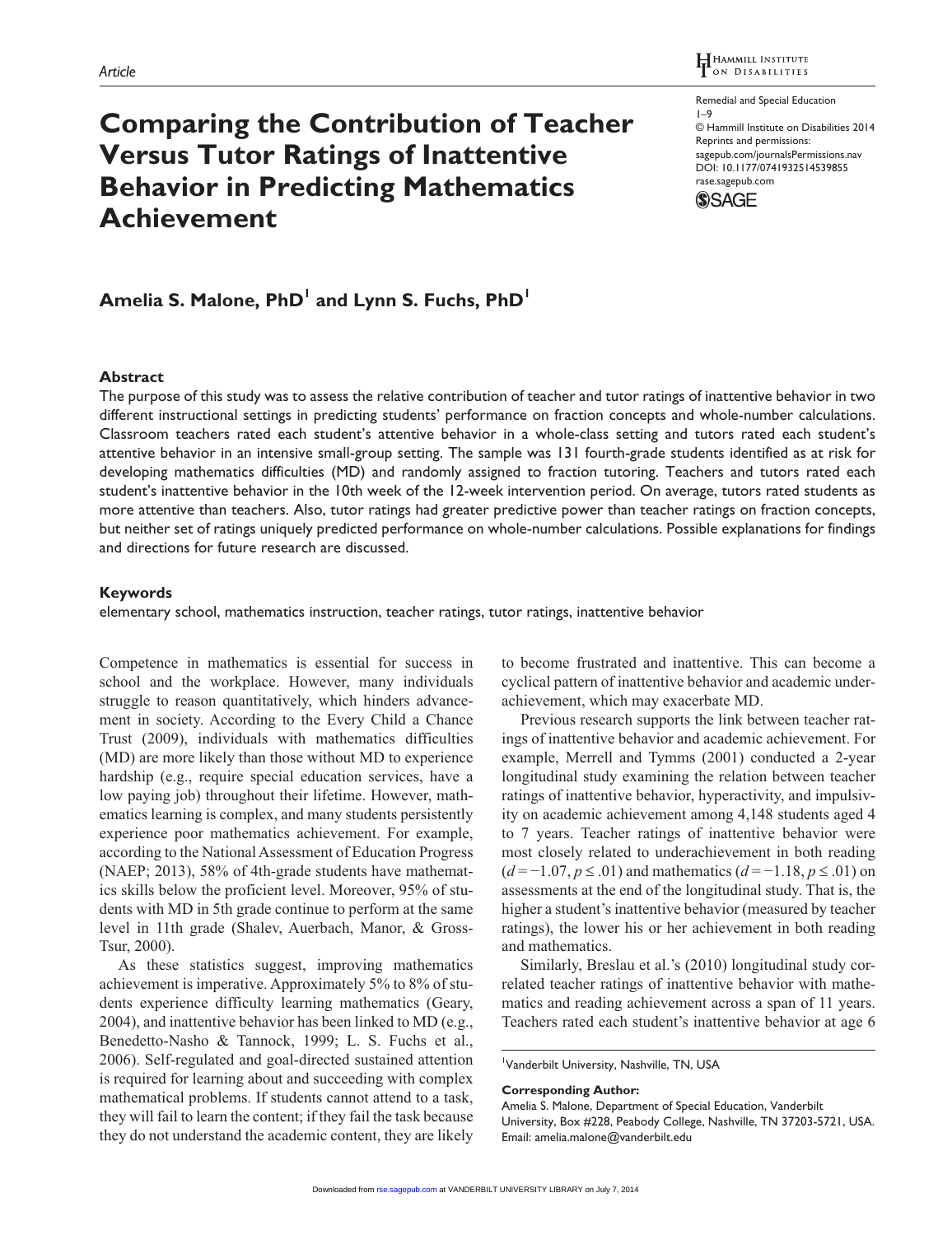and again at age 11 using the *Teacher's Report Form*, which assesses a wide range of attention difficulties consistent with the *Diagnostic and Statistical Manual of Mental Disorders* (4th ed.; *DSM-IV*; American Psychiatric Association [APA], 1994) criteria for diagnosing attentiondeficit/hyperactivity disorder (ADHD). Persistent inattentive behavior in these early elementary grades predicted academic underachievement in both reading and mathematics in the secondary grades. If teachers rated students as distractible at age 6 and at age 11, their academic performance was likely to continue to decline through the secondary grades. However, if ratings of inattentive behavior changed positively from age 6 to age 11, academic performance was also likely to change in a positive direction.

In addition, Duncan et al. (2007) analyzed six longitudinal studies investigating the relation between school readiness predictors and later academic achievement and found that entry-level mathematics skills and inattentive behavior (measured by teacher ratings) were the most powerful predictors of later mathematics achievement. These findings are consistent with Barkley's (1997) view of the relation between inattentive behavior and academic difficulties, in which children with persistent inattention are at higher risk for low achievement. Inattentive behavior influences achievement because it disrupts student engagement in the classroom, which in turn influences students' ability to learn (Duncan et al., 2007).

More insight is needed on the role inattentive behavior plays in MD. One key issue in terms of teacher ratings of inattentive behavior is whether these ratings truly index inattentive behavior or whether they reflect teacher observations of students' general academic achievement. L. S. Fuchs et al. (2005) hypothesized that student inattentive behavior in the classroom may reflect a mismatch between instruction and ability level. If a student does not understand the academic content, he or she may become frustrated and inattentive, and teacher ratings may be a reflection of student response to this mismatch between instructional content and ability level. It is possible that teachers' perceptions of student achievement may cloud their ratings of inattentive behavior. As instruction becomes more aligned with students' needs, students likely become more capable of attending to the academic tasks. Therefore, it is plausible that ratings from an educator delivering more intensive small-group instruction designed to meet students' academic needs would reflect this increased attention, as opposed to ratings completed by the classroom teacher in a whole-class setting.

Understanding how ratings of inattentive behavior change as instruction becomes more aligned with student needs has important implications for designing and implementing intensive interventions in the Response to Intervention (RTI) framework. Within the standard treatment protocol approach of the RTI model, students who struggle at the classroom level (Tier I) receive more explicit and systematic instruction in a small-group setting to assist them in making adequate academic progress (Tier II). If students are capable of catching up to peers after receiving Tier II intervention, they return to the general education classroom. If, however, students do not make adequate progress, they progress to more intensive instruction (Tier III). As students move through the tiers, increased intensity is reflected in academic interventions that are longer, more individualized, teacher centered, explicit, and delivered by more highly trained instructors to smaller groups of students who have similar strengths and weaknesses (D. Fuchs & Fuchs, 2006).

In the multi-tiered model, the mismatch between instruction and ability level should be mitigated as intervention becomes more intensive, and students likely become more attentive because they are better able to self-regulate their behavior in a small-group setting (e.g., Schunk & Zimmerman, 1998). This increased attention should be reflected by ratings from a Tier II instructor (e.g., special educator, academic tutor, behavior specialist). The instructor would likely witness less inattentive behavior in a smallgroup setting when instruction is matched to students' learning needs, and therefore rate each student as more attentive. To better understand how ratings of inattentive behavior change when instruction becomes more intensive, we compared teacher ratings of inattentive behavior in the whole-class setting with tutor ratings of inattentive behavior during a Tier II fraction intervention (i.e., an intensive small-group setting). In this study, tutors were well-trained research assistants, who were full-time employees or graduate students at a local college of education.

We located only one study that investigated the difference between ratings of inattentive behavior as students receive more intense academic interventions. Strayhorn and Bickel (2002) found that, on average, tutors delivering instruction in a one-on-one setting rated students as more attentive than teachers rated students in a whole-class setting. Authors did not provide demographic information on tutors including what type of training tutors received or whether they were licensed educators. This study also did not assess whether such ratings have differential power in predicting academic outcomes. Greater predictive power for ratings of inattentive behavior from raters (e.g., tutors) in a more intensive small-group setting would support the notion that a mismatch between instruction and ability clouds teacher judgment in the whole-class setting. Also, in a more practical sense, if educators rating students during an intensive Tier II intervention have stronger power to predict academic achievement than teachers rating students in a whole-class setting, this may provide a better source for informing future diagnostic and/or remedial decisions for these at-risk students.

We were also interested in determining whether teachers and tutors had differential power in predicting performance on fraction concepts (proximal to tutoring) versus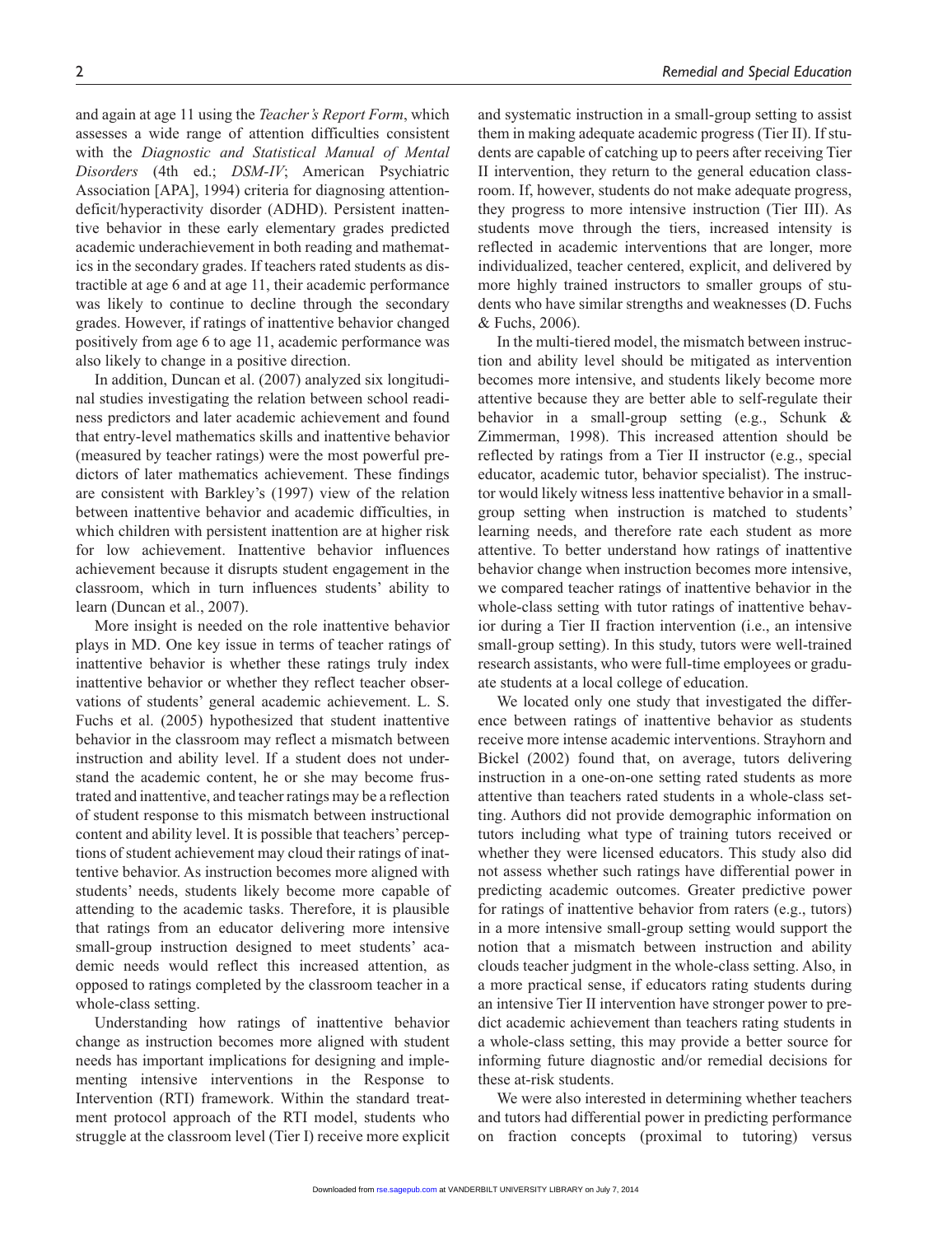whole-number calculations (not related to tutoring). Across Cirino, Fletcher, Ewing-Cobbs, Barnes, and Fuchs (2007); L. S. Fuchs et al. (2006); Raghubar et al. (2009); and Seethaler and Fuchs (2006), teacher ratings of inattentive behavior uniquely predicted performance on 13 of 19 measures of whole-number knowledge. This included performance on small sums addition, large sums addition, small minuends subtraction, large minuends subtraction, estimation, and counting speed (Cirino et al., 2007); arithmetic, algorithmic computation, arithmetic word problems (L. S. Fuchs et al., 2006); accuracy, mathematics fact errors, and procedural "bugs" (Raghubar et al., 2009); and estimation skill (Seethaler & Fuchs, 2006). Teachers rated each student's inattentive behavior in a whole-class setting. We located no study that looked at the relation between teacher ratings of inattentive behavior in a whole-class setting and performance on fraction concepts. However, because previous research supports a relation between teacher ratings and mathematics performance (i.e., whole-number knowledge), we expected a similar relation between these ratings and performance on fraction concepts.

In the present study, teachers and tutors (i.e., research assistants) rated each student's inattentive behavior in the 10th week of a 12-week intervention on fractions. Teachers rated each student's inattentive behavior in a whole-class setting and tutors rated each student's inattentive behavior in an intensive small-group setting. These ratings were compared to determine whether tutors rated students as more attentive than teachers. That is, do ratings of inattentive behavior from an intensive small-group setting (i.e., from tutors) differ from ratings of inattentive behavior from a whole-class setting (i.e., from teachers)? We used these ratings to determine whether teacher and tutor ratings significantly predicted student outcomes on a measure of released fraction items from the NAEP and a measure of whole-number calculations. We also compared the predictability of teacher and tutor ratings to determine if ratings in different instructional settings (i.e., whole-class vs. intensive small-group instruction) affected the power in predicting students' performance on fraction concepts and whole-number calculations.

Three hypotheses guided the analysis. First, based on Strayhorn and Bickel's (2002) findings, we expected tutors (i.e., research assistants) to rate students as more attentive than teachers. Because tutors instructed students in a structured, small-group setting, students' attention likely increased because instruction was aligned with their academic needs. Also, the fraction intervention incorporated a stringent behavior management system, which held students accountable for on-task behavior and accurate work. These factors may contribute to students' increased attention in small-group tutoring, even if these students struggle to pay attention in the classroom because of motivational problems associated with a poor learning history. Attention

issues should be mitigated when instruction is specifically designed to target students' instructional level and address their learning needs.

Second, we expected both teacher and tutor ratings of inattentive behavior would significantly predict performance on fraction concepts and whole-number calculations. Third, we anticipated that tutor ratings in a small-group setting would be more predictive than teacher ratings in a whole-class setting on fraction concepts (the focus of instruction in intervention) because the NAEP fraction items were proximal to the tutoring content. By contrast, because whole-number calculations were not the focus of tutoring content or the fourth-grade curriculum, we expected no difference in raters' predictiveness for whole-number calculations.

# **Method**

## *Participants*

The fourth-grade students were from 53 classrooms in 13 public elementary schools in a large school district in the Southeastern region of the United States. To select schools, we first contacted principals for permission to recruit teachers. Teachers voluntarily participated in the study. Parents provided written consent and students provided written assent to participate.

Students were identified as at risk for MD if they scored below the 35th percentile on the fourth edition of the *Wide Range Achievement Test* (WRAT-4; Wilkinson & Robertson, 2006); then, per study protocol, students who scored below the 9th percentile on both the Matrix Reasoning and Vocabulary subtests of the *Wechsler Abbreviated Scales of Intelligence* (WASI; Wechsler, 1999) were excluded. The sample comes from a larger study (see L. S. Fuchs, Schumacher, et al., 2013), in which at-risk students were randomly assigned to treatment or control. The results do not, however, overlap with those presented in that larger study. Also, the present analysis focused solely on data from the treatment group; that is, the control group's data were excluded because they did not have tutors to provide attention ratings.

Of the 145 treatment students, 12 moved before the end of the study and two had at least one piece of missing data. These 14 students were excluded in the data analysis, so the final sample was composed of 131 students. The 14 excluded students were not statistically different than the remaining students on gender, race, special education status, reduced/free lunch status, or performance on the NAEP fraction items and Double-Digit Addition pretest measure, *p* > .05. Demographics for the 131 students were as follows: 49% male; 53% Black, 26% White, 19% Hispanic, <2% biracial, and <1% Asian; <3% identified with a learning disability, <1% identified with a speech and language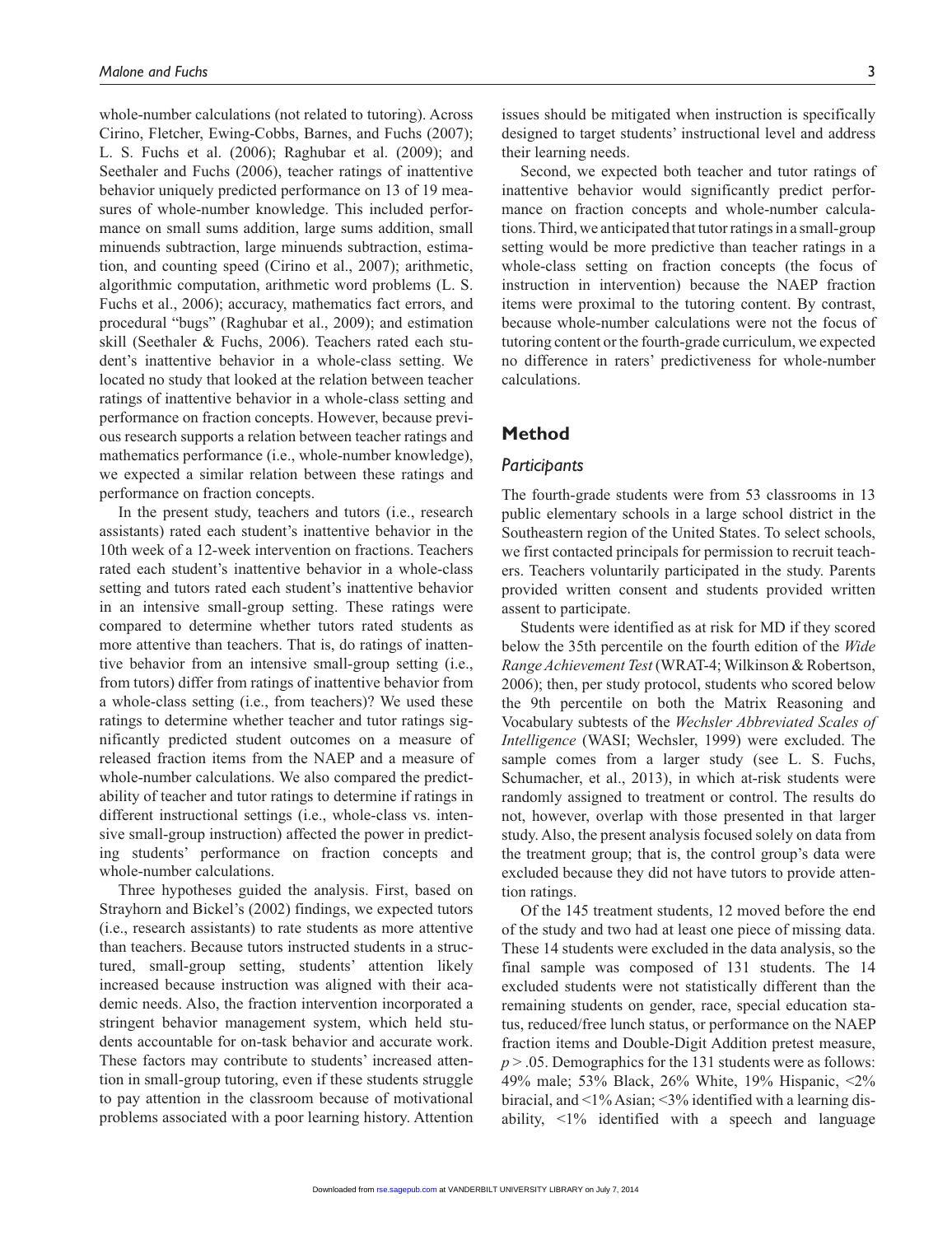# *Classroom Teachers and Tutors*

In all, 53 fourth-grade classroom teachers participated in the study. Teacher demographic data were not collected. Teachers were blind to the objectives of the study. The 12 tutors were not employees of the participating schools. They were trained research assistants, who were graduate students or employees at a local university. One of the tutors had a PhD in special education, two were doctoral students, and the remaining were master's degree students in the school of education. Tutors were trained on testing and tutoring protocols, but were blind to the objectives of the study. They had no background information on students prior to intervention.

# *Measures*

*Screening.* Students were assessed on the WRAT-4 to determine risk status. In the WRAT-4, students solve 40 calculation problems progressing in difficulty: addition, subtraction, multiplication, and division with whole numbers, common fractions, decimals, ratios, and algebra. For the fourth-grade at-risk sample, performance largely reflected whole-number calculations. Coefficient alpha for the sample was .83.

Students who qualified to enter the study based on their WRAT-4 score then completed two subtests from the WASI to exclude students with intellectual disability. Matrix Reasoning measures nonverbal reasoning. Students fill in the missing piece of a pictorial matrix. For each item, students select one of five options at the bottom of the page that completes the incomplete matrix or series. The 30 items progress in difficulty and testing discontinues after the student makes four errors out of five consecutive responses. According to the publishers, the average internal consistency reliability is .92. Vocabulary measures expressive vocabulary knowledge. Students name pictures and define words. Testing discontinues after the student incorrectly defines five consecutive words. According to the publisher, the average internal consistency reliability is .89.

*Rating inattentive behavior.* The *Strengths and Weaknesses of ADHD-symptoms of Normal Behavior* (SWAN) is an 18-item Likert-type scale that rates students' inattentive and hyperactive behavior (Swanson et al., 2004), based on the ADHD criteria outlined by the fourth edition, text revision of the *Diagnostic and Statistical Manual of Mental Disorders* (*DSM-IV-TR*; APA, 2000). The first nine items measure inattentive behavior; the second nine items measure hyperactivity/impulsivity. Each item is rated on a 7-point

scale (*far below, below, slightly below, average, slightly above, above*, or *far above* their peers).

Because ratings of hyperactivity/impulsivity have not been found to be a unique predictor of mathematics performance in previous research (e.g., L. S. Fuchs et al., 2006; Merrell & Tymms, 2001; Raghubar et al., 2009), only results from the Inattentive Behavior subscale (nine items) were examined: (a) Give close attention to detail and avoid careless mistakes; (b) sustain attention on tasks or play activities; (c) listen when spoken to directly; (d) follow through on instructions and finish school work; (e) organize tasks and activities; (f) engage in tasks that require sustained mental effort; (g) keep track of things necessary for activities; (h) ignore extraneous stimuli; and (i) remember daily activities. Coefficient alpha for the Inattentive Behavior subscale for the sample was .95.

*Outcomes.* To measure fraction knowledge, we administered 18 released fraction items from the fourth- and eighthgrade NAEP (U.S. Department of Education, 2010). The 18 items comprise all fraction problems at the fourth-grade level and all easy fraction items at the eighth-grade level. Problems test basic fraction knowledge and address part– whole or fraction magnitude understanding. Coefficient alpha for the sample was .76. The content was related to tutoring, but items were not directly aligned with tutoring.

To measure whole-number knowledge, we administered the Double-Digit Addition (L. S. Fuchs, Hamlett, & Powell, 2003), which includes 20 double-digit addition problems, half of which require regrouping. Students have 3 min to complete the problems. Coefficient alpha for the sample was .77.

## *Procedure*

In large groups, students completed WRAT-4 in the fall and completed NAEP fraction items and Double-Digit Addition in both the fall and spring. The WASI Matrix Reasoning and Vocabulary subtests were administered individually in the fall. Teachers and tutors filled out the SWAN rating scale for each tutored student in March of the spring semester during the 10th week of the 12-week fraction intervention. Both teachers and tutors were blind to the objectives of the study. Tutors had no previous relationship with students prior to the 12-week intervention (i.e., tutors did not work at their assigned schools and did not test students in their tutoring group during the testing phase).

Fraction tutoring consisted of 36 lessons, each lasting approximately 30 min. Tutoring occurred 3 times per week for 12 weeks, spanning from November to mid-March. The lesson activities focused on the measurement interpretation of fractions, part–whole relationships, comparing fractions, ordering fractions by magnitude, placing fractions on the number line, and fraction addition and subtraction. Each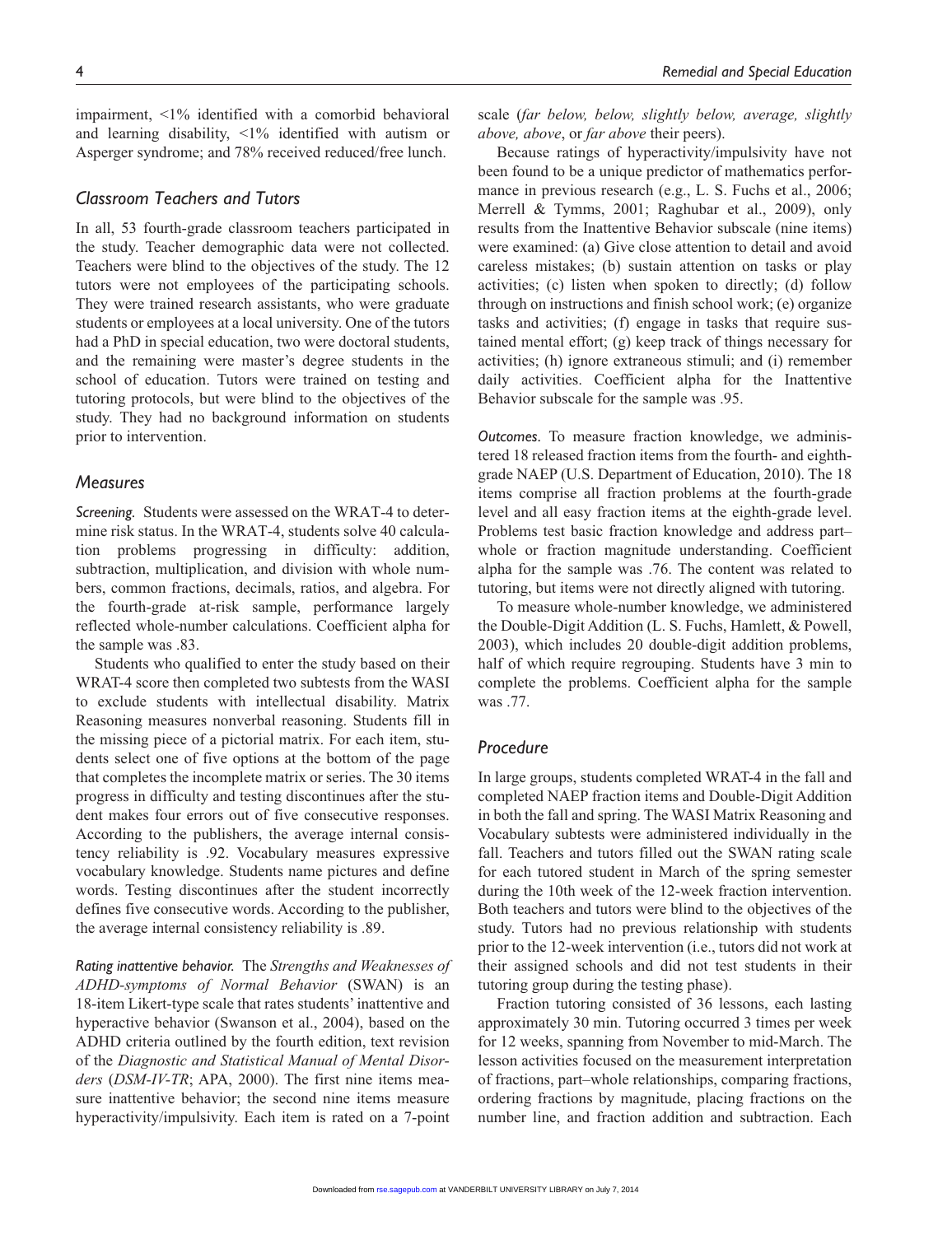| Variable                | $\sf Treatment^a$ |        | Correlations       |          |                    |         |                    |  |
|-------------------------|-------------------|--------|--------------------|----------|--------------------|---------|--------------------|--|
|                         | M                 | SD     |                    |          | 4                  |         | 6                  |  |
| I. Teacher SWAN         | 3.93              | (1.30) | .46 <sup>***</sup> | 29 **    | .44 <sup>***</sup> | $.27**$ | $.32**$            |  |
| 2. Tutor SWAN           | 4.26              | (1.19) |                    | $.36***$ | .58***             | $.27**$ | $.28**$            |  |
| 3. NAEP pretest         | 8.35              | (3.32) |                    |          | .52 <sup>***</sup> | $.22*$  | $.24***$           |  |
| 4. NAEP posttest        | 14.46             | (3.07) |                    |          |                    | $.23**$ | $.36**$            |  |
| 5. DD addition pretest  | 14.92             | (4.90) |                    |          |                    |         | .58 <sup>*</sup> * |  |
| 6. DD addition posttest | 17.59             | (3.54) |                    |          |                    |         |                    |  |

**Table 1.** Means, Standard Deviations, and Correlations of SWAN Ratings and Outcome Variables.

*Note*. SWAN = *Strengths and Weaknesses of ADHD-symptoms of Normal Behavior* (Swanson et al., 2004); NAEP = National Assessment of Education Progress (U.S. Department of Education, 2010); DD = Double-Digit (Fuchs, Hamlett, & Powell, 2003).

 $a_n = 131.$ 

\**p* < .05. \*\**p* < .01. \*\*\**p* < .001.

tutoring group included three students. Students were randomly assigned to tutoring or control using stratified random assignment to ensure comparability of ability levels between groups. (This study only investigates treatment students' results.) Tutors were then assigned to a school. The same tutor taught the same students throughout the 12-week intervention. Tutors were trained in the beginning of the intervention in two 4-hr sessions. Weekly 2-hr meetings and updates were also provided. At each training session, trainers familiar with the lessons modeled the tutoring procedures. Tutors then practiced each lesson with peers and with guidance from trainers. As per L. S. Fuchs, Schumacher, et al. (2013), tutors implemented the tutoring procedures with strong fidelity.

At the beginning of tutoring, tutors outlined the behavior management system to students. Each session, tutors set a timer to beep at random times during the lesson. If all students in the group were on task (i.e., listening carefully, following directions, and working hard) when the timer beeped, each student earned a half dollar (pretend money). Students also had the opportunity to earn half dollars (and later quarter dollars) for individual work by completing "bonus" problems correctly. Each worksheet had two to four bonus problems, designated in advance to tutors, such that students were encouraged to work accurately on all problems. Students could spend their earned money (pretend money) at the "Fraction Store" at the end of each tutoring week. To know how much they could spend at the store, students had to use their fraction knowledge to figure out how many dollars their half dollars and quarter dollars summed to.

# *Data Analysis*

We conducted *t* tests to determine whether teacher and tutor ratings of inattentive behavior differed in level. We then conducted two multiple regression and regression commonality analyses (Daniel, 1989) with teacher ratings and pretest scores as the independent variables and posttest scores

(i.e., NAEP and Double-Digit Addition) as the dependent variable. This analysis allowed us to analyze the unique variance contribution of each predictor variable (pretest scores, teacher ratings, and tutor ratings) on posttest scores and the magnitude of predictability shared by each combination of the predictor variables. Alpha was set at .05 for the analyses.

# **Results**

See Table 1 for means, standard deviations, and correlations. All correlations were statistically significant. Teacher  $(M = 3.93, SD = 1.30)$  and tutor  $(M = 4.26, SD = 1.19)$  ratings were significantly different,  $t(130) = 2.85$ ,  $p = .005$ . See Table 2 for a summary of the multiple regression results. The commonality results are presented in text.

# *Fraction Concepts Outcome*

NAEP pretest scores, teacher ratings, and tutor ratings together significantly predicted NAEP posttest scores,  $R^2$  = .465, *F*(3, 127) = 36.73, *p* < .001. NAEP pretest uniquely predicted posttest scores,  $\Delta R^2 = .095$ ,  $F_{change}(1, 127) =$ 22.44,  $p < .001$ . Teacher ratings accounted for less unique variance,  $\Delta R^2 = .022$ ,  $F_{change}(1, 127) = 5.15$ ,  $p = .025$ , than tutor ratings,  $\Delta R^2 = .105$ ,  $\overline{F}_{change}(1, 127) = 24.90$ ,  $p < .001$ . Of the 47% of explained variance, the three predictor variables uniquely accounted for 48% of variance explained. The remaining 52% of explained variance was due to an overlap of the three predictor variables: 4% common to pretest and teacher ratings ( $\Delta R^2_{\text{common}} = .017$ ), 15% common to pretest and tutor ratings  $(\Delta R^2_{\text{common}} = .072)$ , 15% common to teacher and tutor ratings  $(\Delta R^2)_{\text{common}} = .068$ , and 18% common to all three predictor variables ( $\Delta R^2_{\text{common}} = .086$ ).

## *Whole-Number Calculation Outcome*

Double-Digit Addition pretest scores, teacher ratings, and tutor ratings together significantly predicted Double-Digit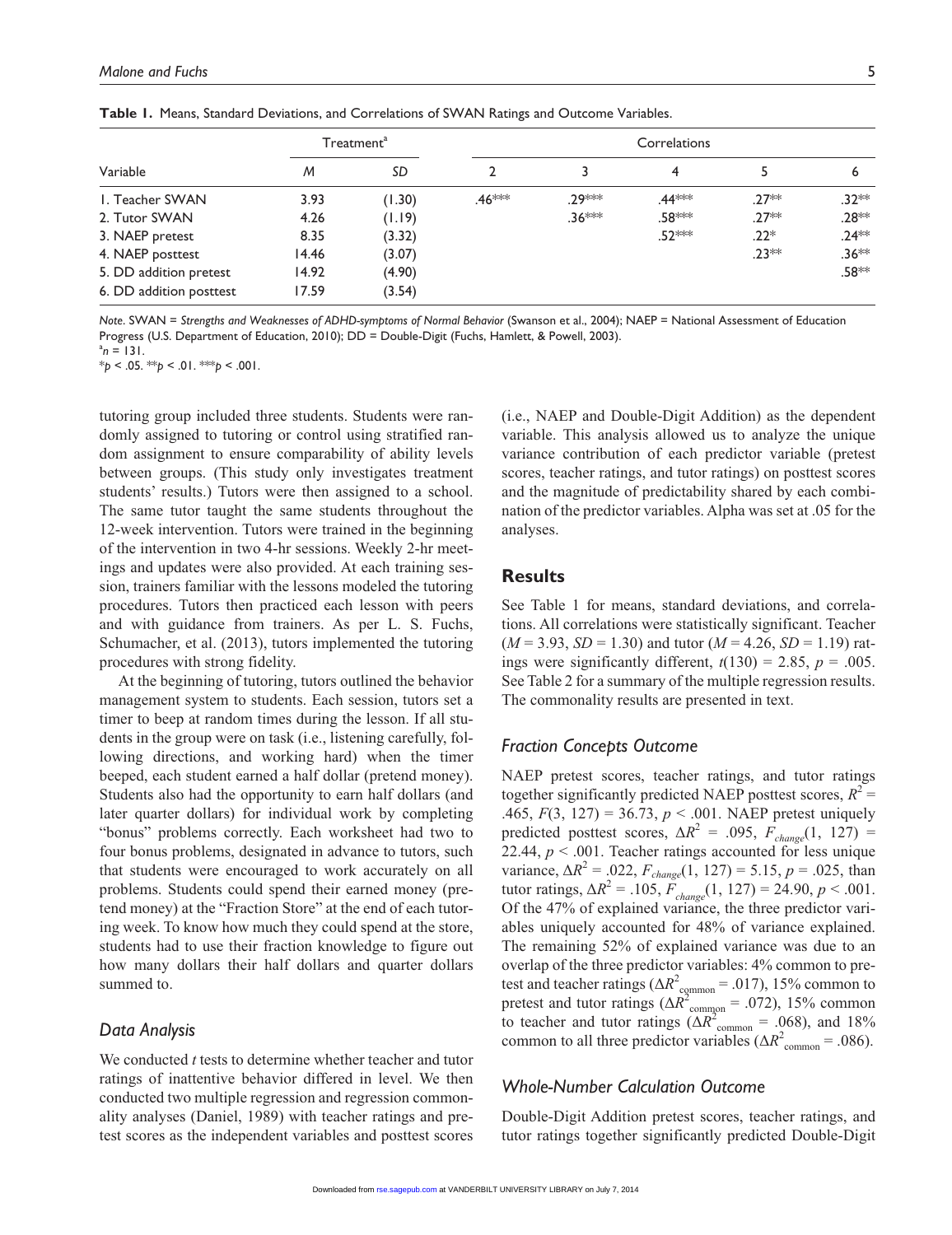| Variable                                          | B       | SF    | ß    | t        |  |  |  |  |
|---------------------------------------------------|---------|-------|------|----------|--|--|--|--|
| NAEP (fraction outcomes)                          |         |       |      |          |  |  |  |  |
| (Constant)                                        | (6.189) | 0.830 |      | $7.46**$ |  |  |  |  |
| <b>NAEP</b> pretest                               | 0.308   | 0.065 | .334 | 4 74**   |  |  |  |  |
| <b>Teacher SWAN</b>                               | 0.397   | 0.175 | .168 | $2.27**$ |  |  |  |  |
| <b>Tutor SWAN</b>                                 | 0.972   | 0.195 | .378 | 4 99**   |  |  |  |  |
| Double-Digit Addition (whole-number calculations) |         |       |      |          |  |  |  |  |
| (Constant)                                        | (9.482) | 1.112 |      | $8.53**$ |  |  |  |  |
| DD addition pretest                               | 0.377   | 0.054 | .522 | $7.03**$ |  |  |  |  |
| <b>Teacher SWAN</b>                               | 0.414   | 0.219 | .152 | $1.89**$ |  |  |  |  |
| <b>Tutor SWAN</b>                                 | 0.200   | 0.239 | .067 | $0.07**$ |  |  |  |  |

**Table 2.** Multiple Regression Results in Predicting Fraction Outcomes and Whole-Number Calculations Posttest Scores With SWAN Ratings.

*Note*. NAEP = National Assessment of Education Progress (U.S. Department of Education, 2010); SWAN = Strengths and Weaknesses of ADHD-symptoms of Normal Behavior (Swanson et al., 2004); DD = Double-Digit (Fuchs, Hamlett, & Powell, 2003). \**p* < .05. \*\**p* < .01. \*\*\**p* < .001.

Addition posttest scores,  $R^2 = .370, F(3, 127) = 24.90, p < .001$ . Double-Digit Addition pretest uniquely predicted posttest,  $\Delta R^2 = .245 F_{change}(1, 127) = 65.96, p < .001$ . However, teacher and tutor ratings did not contribute a statistically significant amount of unique variance to the model,  $\Delta R^2 = .018$ ,  $F_{change}(1, 0)$  $127$ ) = 3.77, *p* = .061 and  $\Delta R^2$  = .003,  $F_{change}(1, 127)$  = 3.77, *p* = .403, respectively. Of the 37% of explained variance, the three predictor variables uniquely accounted for 72% of variance explained. The remaining 28% of explained variance was due to an overlap of the three predictor variables: 8% common to pretest and teacher ratings ( $\Delta R^2_{\text{common}} = .022$ ), 5% common to pretest and tutor ratings  $(\Delta R^2_{\text{common}} = .019)$ , 3% common to teacher and tutor ratings ( $\Delta R^2_{\text{common}} = 0.012$ ), and 12% common to all three predictor variables  $(\Delta R^2_{\text{common}} = .044)$ .

# **Discussion**

The present study had three purposes:

- 1. Determine whether tutors rated students as more attentive in an intensive small-group setting than teachers rated students in a whole-class setting;
- 2. Determine whether teachers and tutors significantly predicted student outcomes on a measure proximal (i.e., NAEP fractions) and distal (i.e., Double-Digit Addition) to tutoring; and
- 3. Determine whether tutor ratings in a small-group setting and teacher ratings in a whole-class setting differentially predicted student performance on fraction concepts and whole-number calculations.

# *Teacher Versus Tutor Ratings*

As hypothesized, tutors (i.e., research assistants) rated students as more attentive than teachers, which is consistent

with Strayhorn and Bickel's (2002) findings. That is, when students participated in a Tier II fraction intervention with instruction specifically designed to meet their academic needs, tutors rated them as more attentive. The intense instructional focus of the Tier II intervention likely influenced students' attention more strongly than instruction in the classroom, as reflected by higher tutor attention ratings.

One explanation for why tutors rated students as more attentive than did teachers centers on the fact that there were likely fewer distractions in the small-group setting than in the classroom. The tutor managed behavior for three students rather than an entire classroom of students. Tutors therefore had greater flexibility than classroom teachers did to address attention problems. The behavior management system used in the small-group setting also incentivized students to remain attentive and on task during the lessons. Students were motivated by tangible reinforcers to listen carefully, work hard, follow directions, and complete individual work accurately. Students were held accountable for their behavior at random intervals (with a timer) during tutoring. If students failed to self-regulate their behavior and remain on task, they did not earn fraction money (pretend money) to spend at the Fraction Store. Students also had fewer opportunities to become disengaged because every moment of tutoring was filled with a planned activity.

A second explanation for this finding is that teacher ratings in the whole-class setting may reflect a perceived mismatch between instruction and ability level that is reflected in attention ratings (L. S. Fuchs et al., 2005). This could also be the case for tutor ratings, but to a lesser degree because tutoring was designed to meet student needs. That is, it is possible that students became more attentive in a small-group setting but that some still struggled and exhibited inattentive behavior. However, inattention was likely less frequent in the small-group setting than observed in the classroom because of the alignment of instruction with students' learning needs in the tutoring environment.

## *Predicting Fraction Concepts*

Both tutors and teachers significantly predicted performance on the fraction concepts outcome, but tutor ratings had greater predictive power than teacher ratings. Predictors with a large standard deviation, or great variability in possible scores, are more likely to be better predictors. However, in this study, the ratings with greater predictive power (tutor ratings) had less variability (for tutor ratings,  $SD = 1.19$ ; for teacher ratings,  $SD = 1.30$ ). Therefore, variability is not a viable explanation for why tutor ratings had more predictive power than teacher ratings for the fraction concepts outcome.

One reason why tutor ratings were a stronger predictor of the fraction concepts outcome than teacher ratings may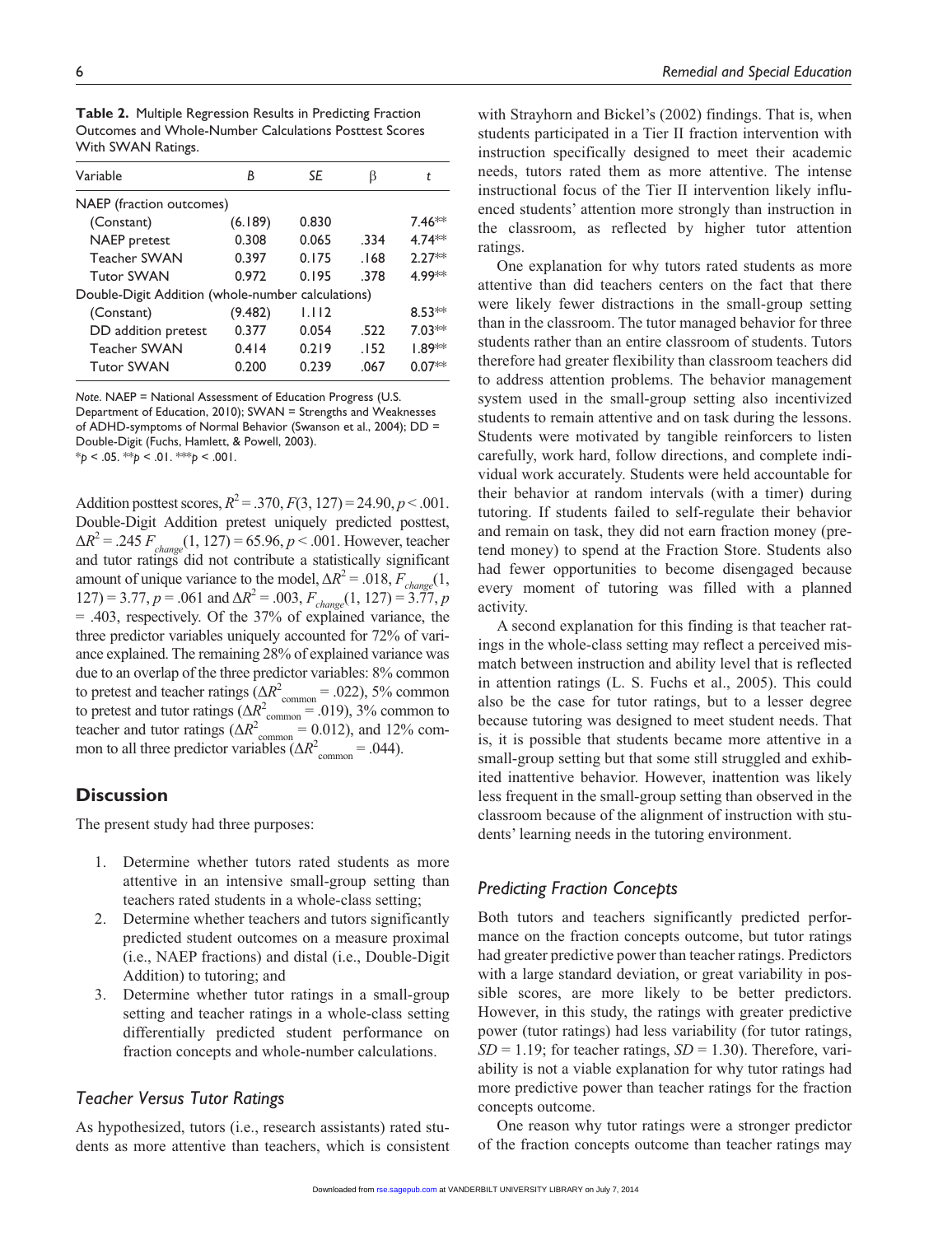be that students' attention was more academically profitable in this intensive setting because instruction was directly aligned with students' academic needs. The tutoring lessons incorporated explicit instruction and frequent reiteration of strategies, rules, and concepts, and there were few opportunities for students to become disengaged. Research suggests that students with learning difficulties and disabilities benefit more from explicit instruction than discovery learning (e.g., Kroesbergen & Van Luit, 2003). Explicit instruction likely contributed to students differentially profiting from attention in the small-group setting. As such, attention in this intensive small-group setting had a greater effect on fraction performance than attention in the whole-class setting.

The behavior management system could also factor into why tutors' ratings were more predictive of fraction concepts. L. S. Fuchs et al. (2008) found that stronger behavior management systems promoted greater learning among atrisk students when they compared mathematics performance growth among four cohorts of at-risk third-grade students. That is, students who participated in small-group tutoring with a similar behavior management system to the one used in the present study made greater academic gains than students who participated in small-group tutoring with a less well-defined behavior management system (i.e., no self-regulated learning strategies such as tangible reinforcement and checking student behavior at random intervals). Similarly, although not directly related to the present study (i.e., the present study did not target students with ADHD), Harris et al. (2005) found that students with ADHD made greater academic gains in spelling when they were required to self-regulate their attention rather than self-regulate their academic performance. Thus, the welldefined behavior management system may help to explain why ratings of at-risk students' attention were more closely associated with improved fraction performance in the small-group setting.

## *Predicting Whole-Number Calculations*

Based on prior research (e.g., Cirino et al., 2007; L. S. Fuchs et al., 2006; Raghubar et al., 2009; Seethaler & Fuchs, 2006), we had also expected teacher and tutor ratings of inattentive behavior to predict performance on the whole-number calculations outcome. This was not the case. Neither teachers' nor tutors' ratings of student attention significantly predicted performance on whole-number calculations. This finding may be due to the fact that whole-number calculations are not a focus of the fourth-grade curriculum, nor were they the focus of the 12-week fraction intervention. L. S. Fuchs et al. (2006) and Seethaler and Fuchs (2006), who found a relation between teacher ratings of inattention and whole-number calculation skill, focused on third grade, where whole-number computation is still an instructional target. In fact, although we used the same

whole-number measure in this study as was used in these two prior studies, the representative samples of third-grade students in those studies performed significantly better on the whole-number calculations measure than students in our at-risk fourth-grade sample, *d* = 0.25, 95% confidence interval  $(CI) = [0.04, 0.45]$ .

At-risk fourth graders, who have been selected for fraction intervention based on low whole-number calculation skill, still have difficulty with whole-number calculations. Their whole-number calculation skill may suffer when the instructional emphasis shifts away from whole-number calculations. In fact, at-risk students in our sample made less progress on whole-number calculations than they did on fraction concepts. On the whole-number calculations outcome, students solved a mean of 15 of 20 problems correctly at pretest, compared with a mean of 18 of 20 problems correct at posttest,  $d = 0.62$ , 95% CI = [0.38, 0.87]. By contrast, students solved a mean of 8 of 18 fraction concepts problems correctly at pretest, compared with a mean of 14 of 18 problems correct on posttest,  $d = 1.91$ , 95% CI = [1.62, 2.20]. The more substantial improvement on fraction concepts versus whole-number calculations (33% vs. 15% improvement) may explain why pretest captured much more of the variance in the whole-number calculations outcome than was the case for the fraction concepts outcome (66% vs. 20% of the total variance explained). It could also be that students know little about fractions in the beginning of fourth grade, whereas whole-number calculations had been the focus of instruction in previous academic years. This helps to explain why there was less growth for wholenumber calculations than fraction concepts and why neither teachers' nor tutors' ratings significantly predicted performance for whole-number calculations.

# *Implications for Practice*

Although teacher ratings of inattentive behavior in a wholeclass setting have been found to be a significant predictor of responsiveness to instruction (L. S. Fuchs, Fuchs, & Compton, 2013), results from the present study suggest that ratings from tutors in a small-group setting more strongly predict student performance on a proximal measure of performance and may, therefore, further differentiate students' academic needs. This has important practical implications considering that some students receiving Tier II instruction may be unresponsive to evidence-based instruction (L. S. Fuchs, Fuchs, & Compton, 2013). Because tutoring was specifically designed to match these at-risk students' needs, persistent inattentive behavior (as reflected by ratings in a small-group setting) may indicate the need for even more intensive and individualized instruction at Tier III. As such, small-group instructors may serve as a powerful tool to predict whether students should remain in Tier II or move up to Tier III to receive more differentiated instruction. This speaks to the importance of measuring students' ability to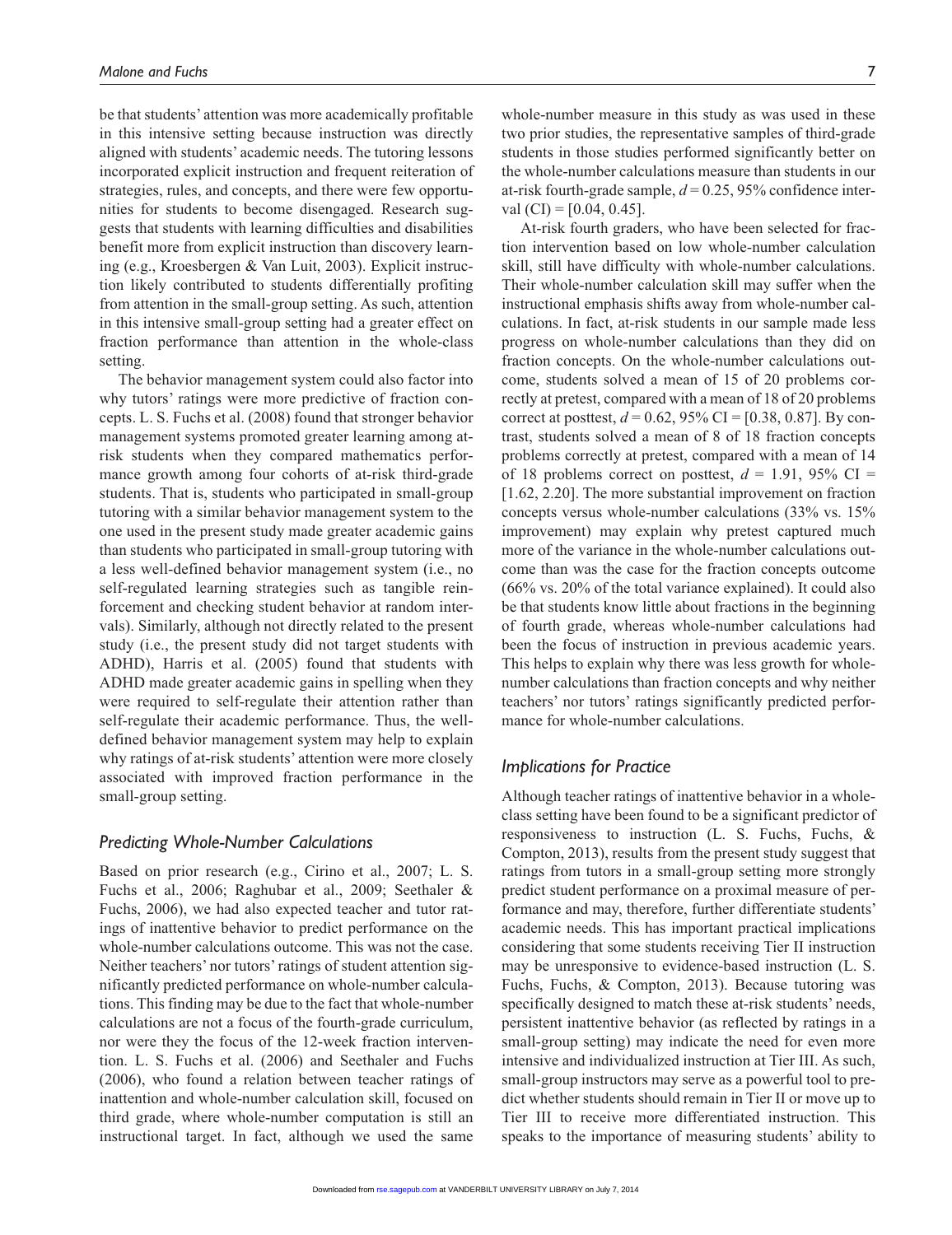attend to academic tasks as instruction becomes more intensive and individualized. It makes sense that professionals (e.g., tutors) delivering intervention more aligned with student needs are more in tune to the differences between behavioral inattention stemming from academic frustration versus an inability to sustain attention due to other factors (e.g., medically diagnosable attention deficits).

In addition, the fact that students made much less progress on whole-number calculations than they did on fraction concepts highlights the importance of designing interventions to support students' foundational mathematics skills, even as the major focus of intervention addresses the pressing gradelevel curricular priorities. This is especially important as the curricular focus in the United States ramps up with Common Core requirements (Powell, Fuchs, & Fuchs, 2013). As the curriculum becomes more rigorous and standards-based with Common Core, there will likely be even less time to focus on maintenance of previously taught material (e.g., whole-number calculations), which may be detrimental to struggling learners. Therefore, instruction must continue to address students' academic deficits even when the curriculum focus shifts to include more difficult mathematics concepts.

#### *Limitations and Directions for Future Research*

It is, of course, important to consider these findings in light of study limitations. First, although there was a statistically significant difference between teacher and tutor ratings of inattentive behavior, the effect size was  $0.26$ ,  $95\%$  CI = [0.02, 0.51]. It is unclear whether this difference is practically significant. In the present study, substantive differences between teachers and tutors may be reflected in their ratings. For example, teachers may have a more holistic view of their students as they witness students' academic and behavioral performance in a variety of settings. By contrast, tutors' perception of student behavior stemmed from a more restricted setting (i.e., in a small-group intensive academic intervention). These differences could have differentially affected the behavioral ratings. In addition, we lacked demographic information on teachers and tutors. Demographic characteristics such as differences in training and years in the field could also lead to different ratings.

A second limitation is that the study collected ratings of student attention only once. It would be interesting to investigate whether teachers' and tutors' ratings of inattentive behavior change as a function of time; that is, can tutors identify potential attention problems early on in intervention and does this perception persist throughout intervention, or can some of these perceived attention problems be remediated by structured and intense instruction designed to meet students' academic needs? Because the present study only collected attention ratings at one point in the intervention, these questions could not be addressed. Future research should consider collecting ratings at multiple points in the intervention.

Third, future researchers should replicate these findings with larger and different samples and include a longitudinal design to assess whether tutor ratings provide better longterm predictions of academic achievement. In addition, this study only indirectly examined students' attention and behavior. Questions remain about whether teacher and tutor ratings actually measure students' attention or whether they serve as a proxy for academic achievement. For example, would tutors also be more accurate predictors of student behavioral tasks (i.e., not just academic tasks)? Finally, we were unable to obtain reliability of ratings across raters. That is, tutors did not rate students' inattentive behavior in the classroom and teachers did not rate students' inattentive behavior during tutoring. Therefore, we cannot determine whether teachers and tutors would rate students similarly in the same environment.

# **Conclusion**

In summary, prior research (e.g., Cirino et al., 2007; L. S. Fuchs et al., 2006; Raghubar et al., 2009; Seethaler & Fuchs, 2006) suggests that teacher ratings of inattentive behavior are a significant predictor of mathematics performance. However, questions remain about whether these ratings reflect a mismatch between instruction and ability level or whether they index true attention difficulties (i.e., medically diagnosable attention deficits) among students at risk for MD. The present study sought to address this question by comparing teacher versus tutor (i.e., research assistants) ratings of inattentive behavior during a 12-week Tier II fraction intervention. Tutors rated students as more attentive in an intensive smallgroup setting than teachers in a whole-class setting and tutor ratings were more predictive of student performance on fraction concepts (proximal to tutoring). This has important implications for practice in terms of providing valuable information for educators to modify instruction based on students' needs.

#### **Authors' Note**

The content is solely the responsibility of the authors and does not necessarily represent the official views of the Institute of Education Sciences or the U.S. Department of Education or the Eunice Kennedy Shriver National Institute of Child Health & Human Development or the National Institutes of Health.

# **Declaration of Conflicting Interests**

The author(s) declared no potential conflicts of interest with respect to the research, authorship, and/or publication of this article.

#### **Funding**

The author(s) disclosed receipt of the following financial support for the research, authorship, and/or publication of this article: This research was supported by Grant R324C100004 from the Institute of Education Sciences in the U.S. Department of